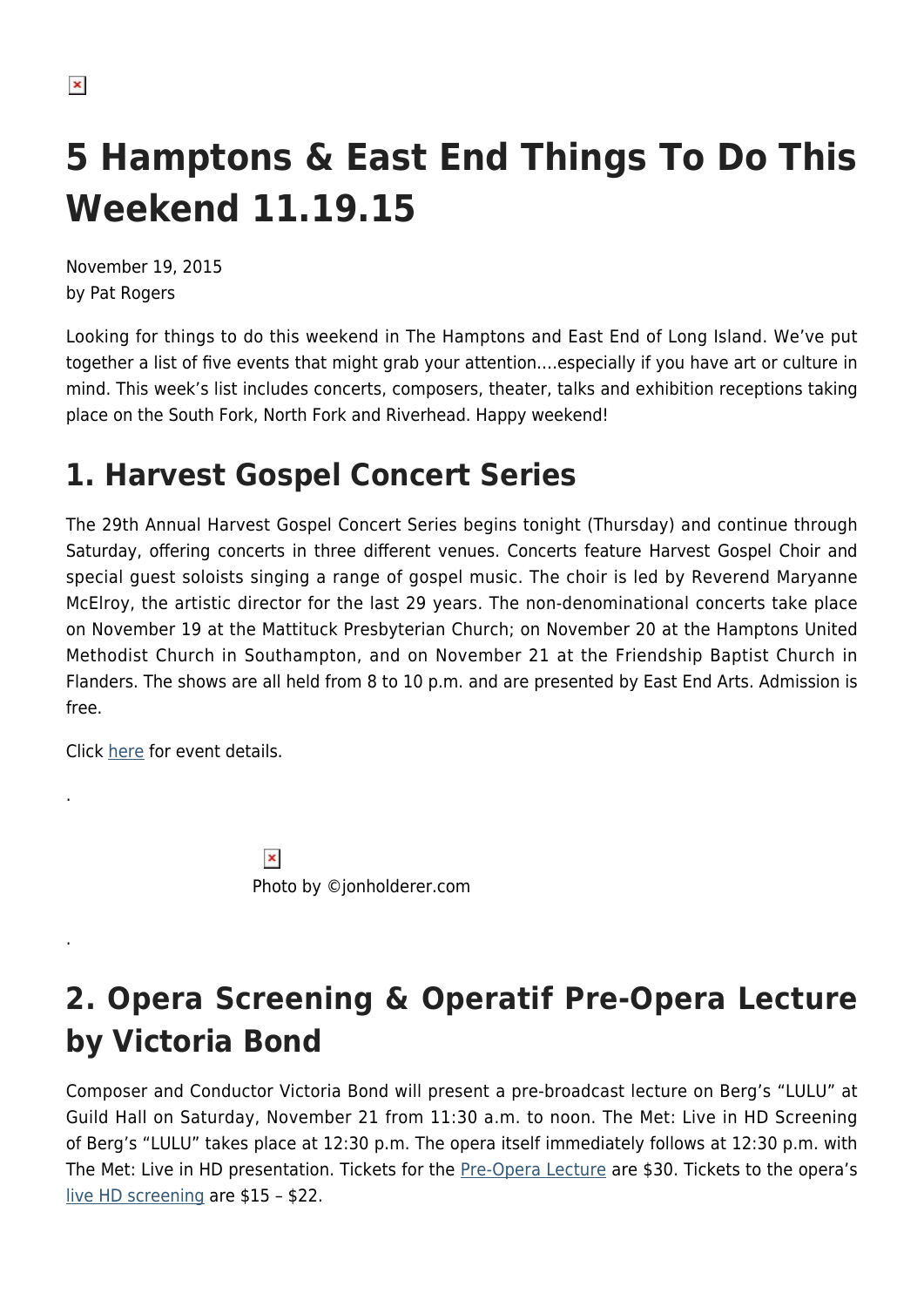Directed by William Kentridge (The Nose), "LULU" tells the tale of Berg's notorious femme fatale who shatters lives, including her own. The production features soprano Marlis Petersen, who gives her final performance of the role she has portrayed for nearly 20 years. Cast includes Daniel Brenna and Johan Reuter. Conducted by Lothar Koenigs. Running time: 4 hours 10 minutes. For details, reviews were published by the [New York Times](http://www.nytimes.com/2015/11/07/arts/music/metropolitan-opera-lulu-review.html?_r=0) and the [Washington Post](https://www.washingtonpost.com/news/style/wp/2015/11/06/powerful-lulu-brings-moving-pictures-to-met-opera/).

Victoria Bond is a composer and conductor who divides her time between New York City and The Hamptons. Bond has been commissioned by major orchestras, opera and dance companies worldwide. She has served as Exxon/Arts Endowment Conductor with the Pittsburgh Symphony and has guest conducted throughout the United States, Europe, South America and China. Scenes from Bond's opera Mrs. President were performed by the New York City Opera as part of their VOX series and the complete opera was produced by Anchorage Opera in October 2012. Victoria Bond is currently Principal Guest Conductor of Chamber Opera Chicago and a frequent pre-concert lecturer for the New York Philharmonic.

Guild Hall is located at 158 Main Street, East Hampton NY 11937. [www.guildhall.org](http://www.guildhall.org).

Click [here](http://www.guildhall.org/events/?id=814&mode=id) for pre-opera event details and click [here](http://www.guildhall.org/theater-2/the-met-live-in-hd/) for details on The Met: Live in HD screening of "Lulu."

> $\pmb{\times}$ Victoria Bond.

### **3. "Gems: Small Group Show"**

"Gems" has an Opening Reception on Saturday, November 21 from 5:30 to 7 p.m. and remains on view through January 3, 2016 at Grenning Gallery. The exhibition presents small works by Grenning Gallery artists plus Matthew Weigle and Yin Yong Chun. A salon-style show, the art was selected with holiday gift giving in mind and presents an opportunity to collect work by gallery artists at a comfortable level. It's also cash and carry so get there early. Expect to find landscapes, still live and figurative works. Exhibiting artists include Christian White, Chad Fisher, Whitney Hubbard, Edwina Lucas, Sarah Lamb and others.

Grenning Gallery is located at 17 Washington Street, Sag Harbor, NY 11963. [www.grenninggallery.com](http://www.grenninggallery.com/).

Click [here](http://www.grenninggallery.com/exhibitiondetail-38.php) for event details.

.

.

.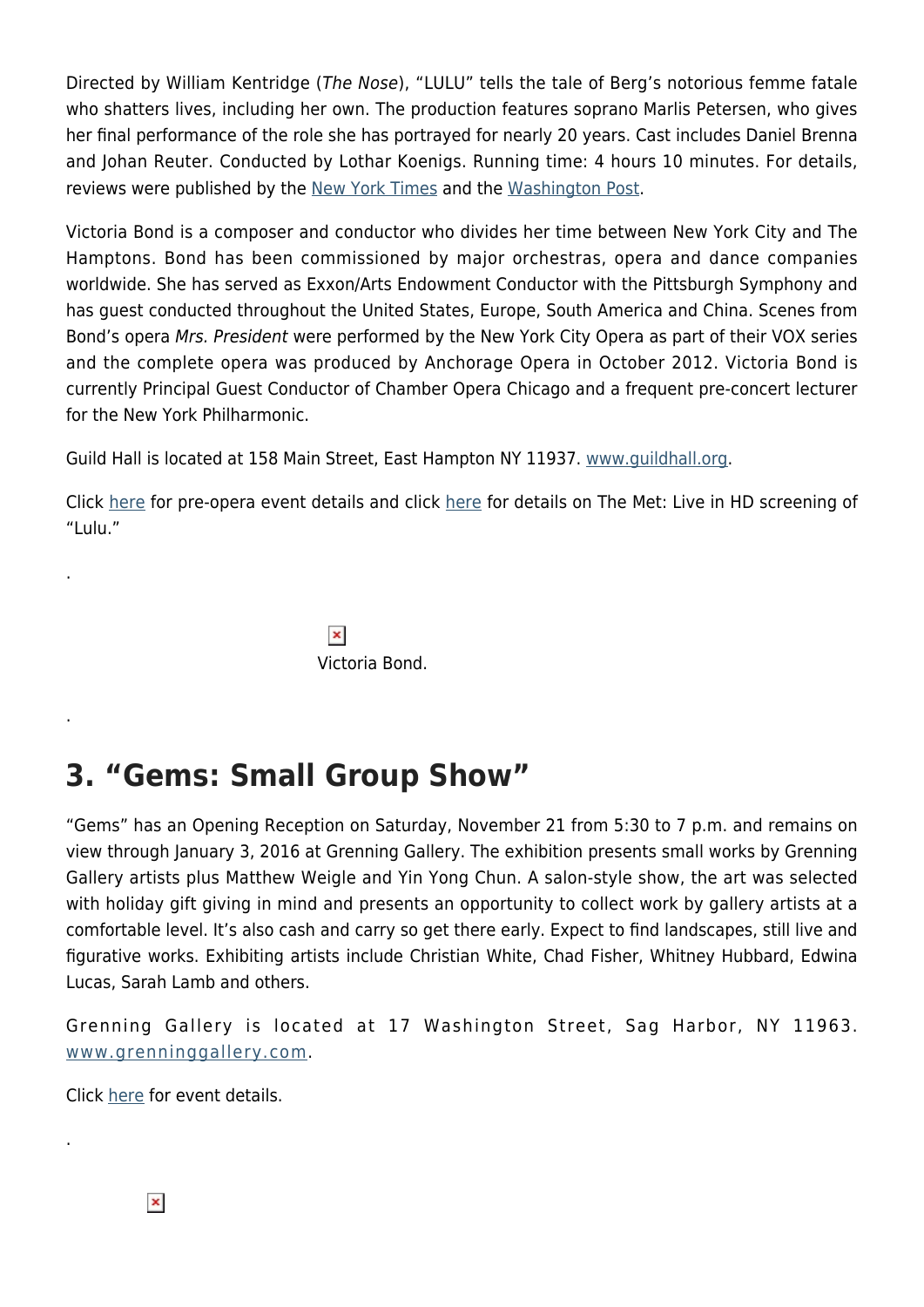### **4. Live Radio Play**

.

"It's A Wonderful Life" arrives in Southampton as a live radio play by Joe Landry and presented at the Southampton Cultural Center. Cast as a clever take on the film classic It's a Wonderful Life, Landry's adaption channels the tender heart of the story and recreates hope and understanding set in a bygone era. The production is black box with actors telling the story with sound effects the only theatrical enhancement. Michael Disher directs.

The iconic holiday film, directed by Frank Capra, starred James Stewart, Donna Reed, Lionel Barrymore and Henry Travers. Landry's radio play features Daniel Becker, Rich Gardini, Colette Gilbert, Kristin Guldi, Barbara Jo Howard, Joan Lyons, Bill Kitzerow, Chris McCLain, Deborah Marshall, Robert Nelson, Tramar Pettaway, Amie Sponza, Kristin Whiting, Scout Whiting, Scott Wilson and Edna Winston.

Performances take place on Friday at 7 p.m., Saturday at 2, 5 and 7 p.m. and on Sunday at 2 and 5 p.m. Performances continue Thanksgiving Weekend on November 27 at 5 and 7 p.m. and on November 29 at 2 and 7 p.m. Admission is general admission. Tickets are \$20 or \$10 for students under 21. Tickets can be purchased online at [www.scc-arts.org](http://www.scc-arts.org/) or by calling [631](#page--1-0) [287-4377](#page--1-0). Southampton Cultural Center is located at 25 Pond Lane, Southampton, NY 11968. [www.scc-arts.org](http://www.scc-arts.org/)

Click here for event details.

### **5. Gallery Talk With Cornelia Foss**

Guild Hall Museum Director/Chief Curator Christina Strassfield interviews exhibiting artist Cornelia Foss among her solo show at Guild Hall on Sunday at noon. Admission is free. "Cornelia Foss" is on view through January 3, 2016. The show is a retrospective of oil paintings on canvas by Foss. Made from the late 1990s through 2014, the show presents seascapes, landscapes and portraits. Foss's work is held in Guild Hall Museum's permanent collection. Art critic Eric Ernst remarks "Her use of extremely subtle coloration, though, is what adds the element of mystery that makes the work singularly captivating and entertainingly intimate." Click [here](https://hamptonsarthub.com/2015/11/11/a-sense-of-place-and-cornelia-foss-at-guild-hall-museum/) to read the full review.

Guild Hall is located at 158 Main Street, East Hampton NY 11937. [www.guildhall.org](http://www.guildhall.org).

Click [here](http://www.guildhall.org/events/?id=823&mode=id) for event details.

.